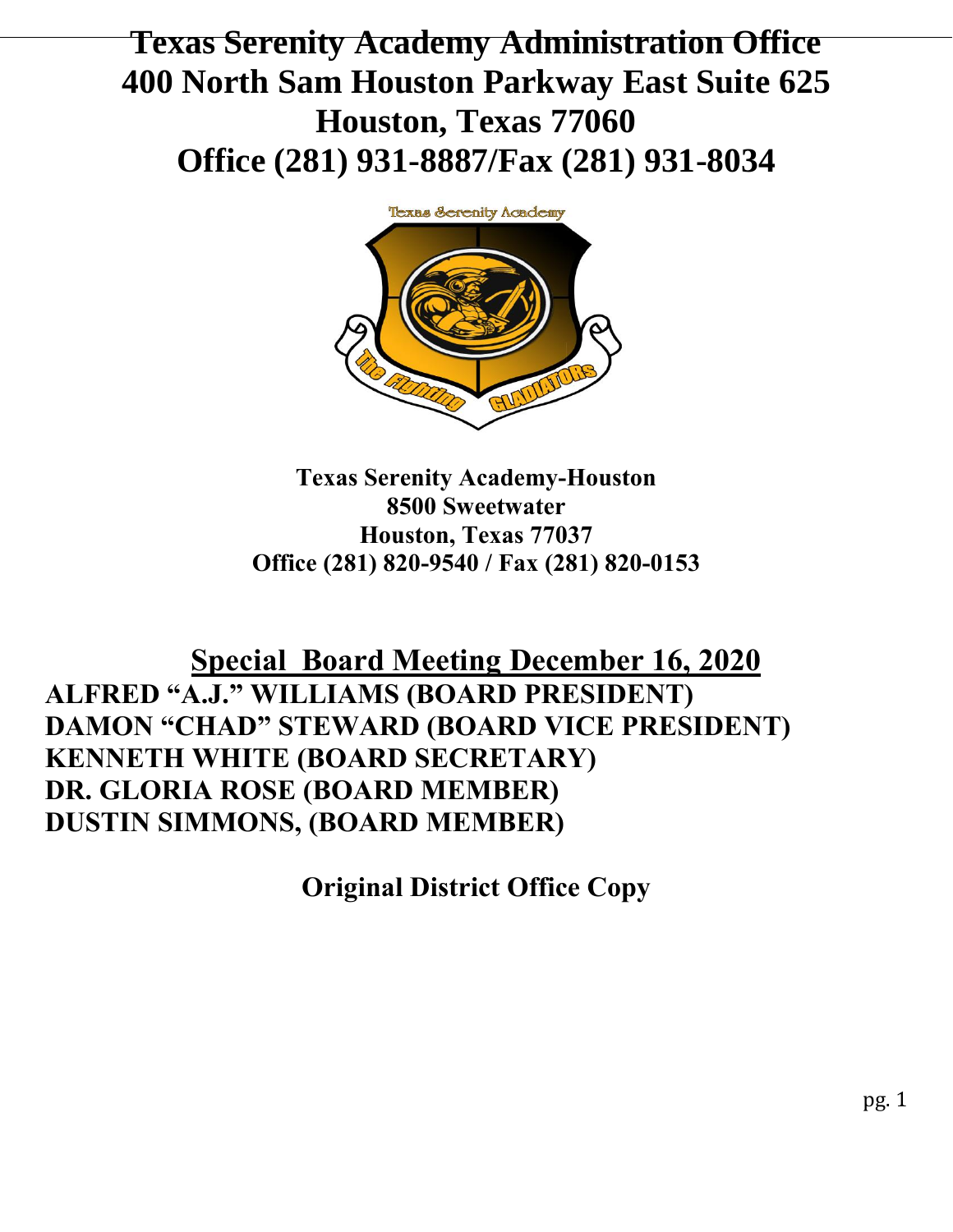#### **NOTICE OF SPECIAL MEETING The Board of Directors T E X A S S E R E N I T Y A C A D E M Y 8500 Sweetwater Rd. Houston, Texas 77088 281-931-8887**

A **Special Board Meeting** of the Board of Directors of Texas Serenity Academy will be held on **December 16, 2020 at 6:00pm.** Board Members and the general public will participate by ZOOM virtual conference as previously suggested by TEA due to the current COVID19 virus and its potential spread to the general population. Again, this regular meeting will be conducted by ZOOM.

Here is the link you all will use for the meeting. Participants may also use the phone numbers listed below:

[Join our Cloud HD Video Meeting](https://us02web.zoom.us/j/86398810368)



#### **Join our Cloud HD Video Meeting**

Zoom is the leader in modern enterprise video communications, with an easy, reliable cloud platform for video an...

Join Zoom Meeting https://us02web.zoom.us/j/86398810368

Meeting ID: 863 9881 0368 One tap mobile +13462487799,,86398810368# US (Houston) +12532158782,,86398810368# US (Tacoma)

Dial by your location +1 346 248 7799 US (Houston) +1 253 215 8782 US (Tacoma) +1 669 900 6833 US (San Jose) +1 301 715 8592 US (Germantown) +1 312 626 6799 US (Chicago) +1 929 205 6099 US (New York) Meeting ID: 863 9881 0368

Find your local number: https://us02web.zoom.us/u/kDC0TYqtl